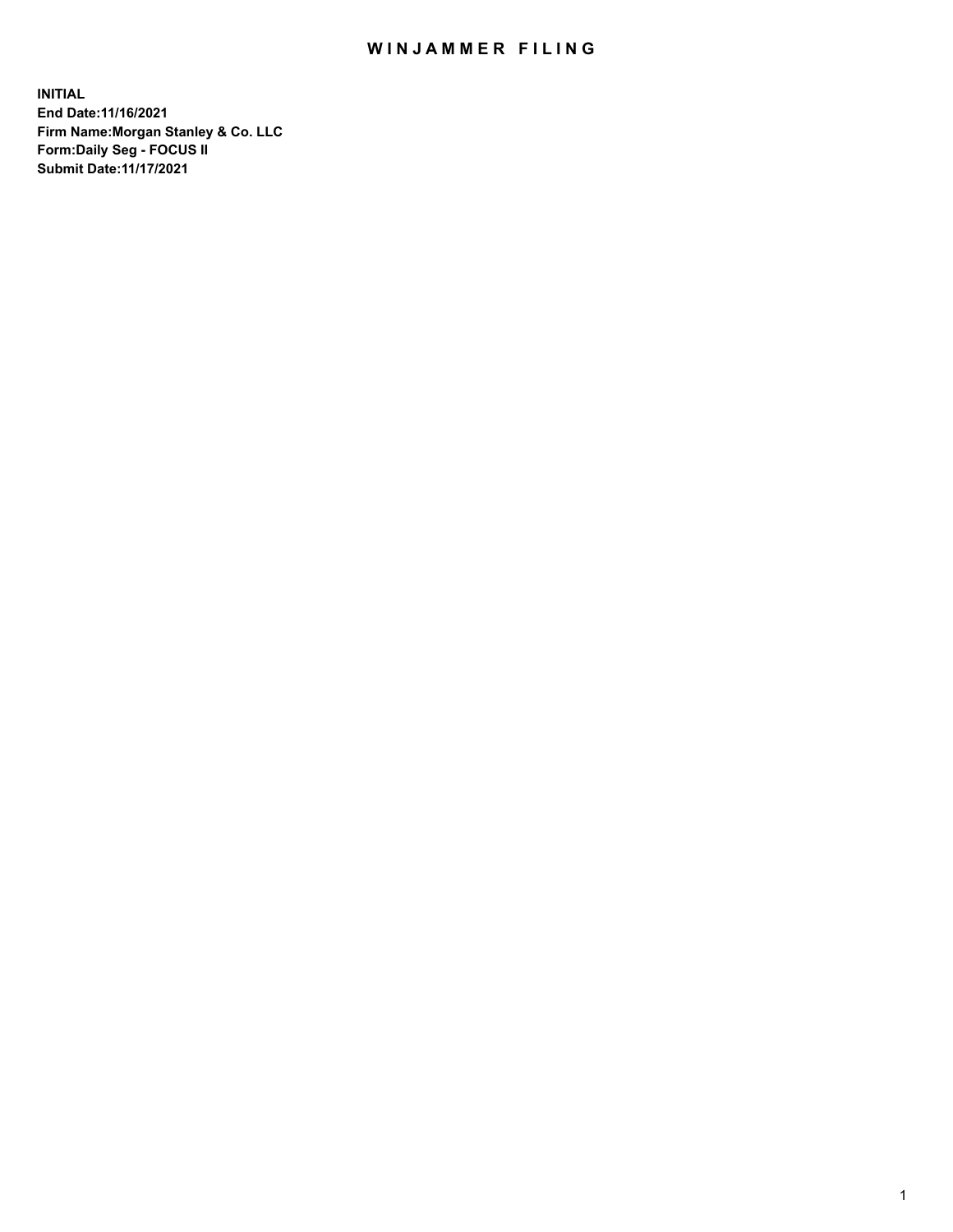**INITIAL End Date:11/16/2021 Firm Name:Morgan Stanley & Co. LLC Form:Daily Seg - FOCUS II Submit Date:11/17/2021 Daily Segregation - Cover Page**

| Name of Company                                                                                                                                                                                                                                                                                                                | Morgan Stanley & Co. LLC                                |
|--------------------------------------------------------------------------------------------------------------------------------------------------------------------------------------------------------------------------------------------------------------------------------------------------------------------------------|---------------------------------------------------------|
| <b>Contact Name</b>                                                                                                                                                                                                                                                                                                            | <b>Ikram Shah</b>                                       |
| <b>Contact Phone Number</b>                                                                                                                                                                                                                                                                                                    | 212-276-0963                                            |
| <b>Contact Email Address</b>                                                                                                                                                                                                                                                                                                   | Ikram.shah@morganstanley.com                            |
| FCM's Customer Segregated Funds Residual Interest Target (choose one):<br>a. Minimum dollar amount: ; or<br>b. Minimum percentage of customer segregated funds required:%; or<br>c. Dollar amount range between: and; or<br>d. Percentage range of customer segregated funds required between: % and %.                        | 235,000,000<br><u>0</u><br>00<br>0 Q                    |
| FCM's Customer Secured Amount Funds Residual Interest Target (choose one):<br>a. Minimum dollar amount: ; or<br>b. Minimum percentage of customer secured funds required:%; or<br>c. Dollar amount range between: and; or<br>d. Percentage range of customer secured funds required between:% and%.                            | 140,000,000<br><u>0</u><br><u>0 0</u><br>0 <sub>0</sub> |
| FCM's Cleared Swaps Customer Collateral Residual Interest Target (choose one):<br>a. Minimum dollar amount: ; or<br>b. Minimum percentage of cleared swaps customer collateral required:% ; or<br>c. Dollar amount range between: and; or<br>d. Percentage range of cleared swaps customer collateral required between:% and%. | 92,000,000<br><u>0</u><br><u>00</u><br>00               |

Attach supporting documents CH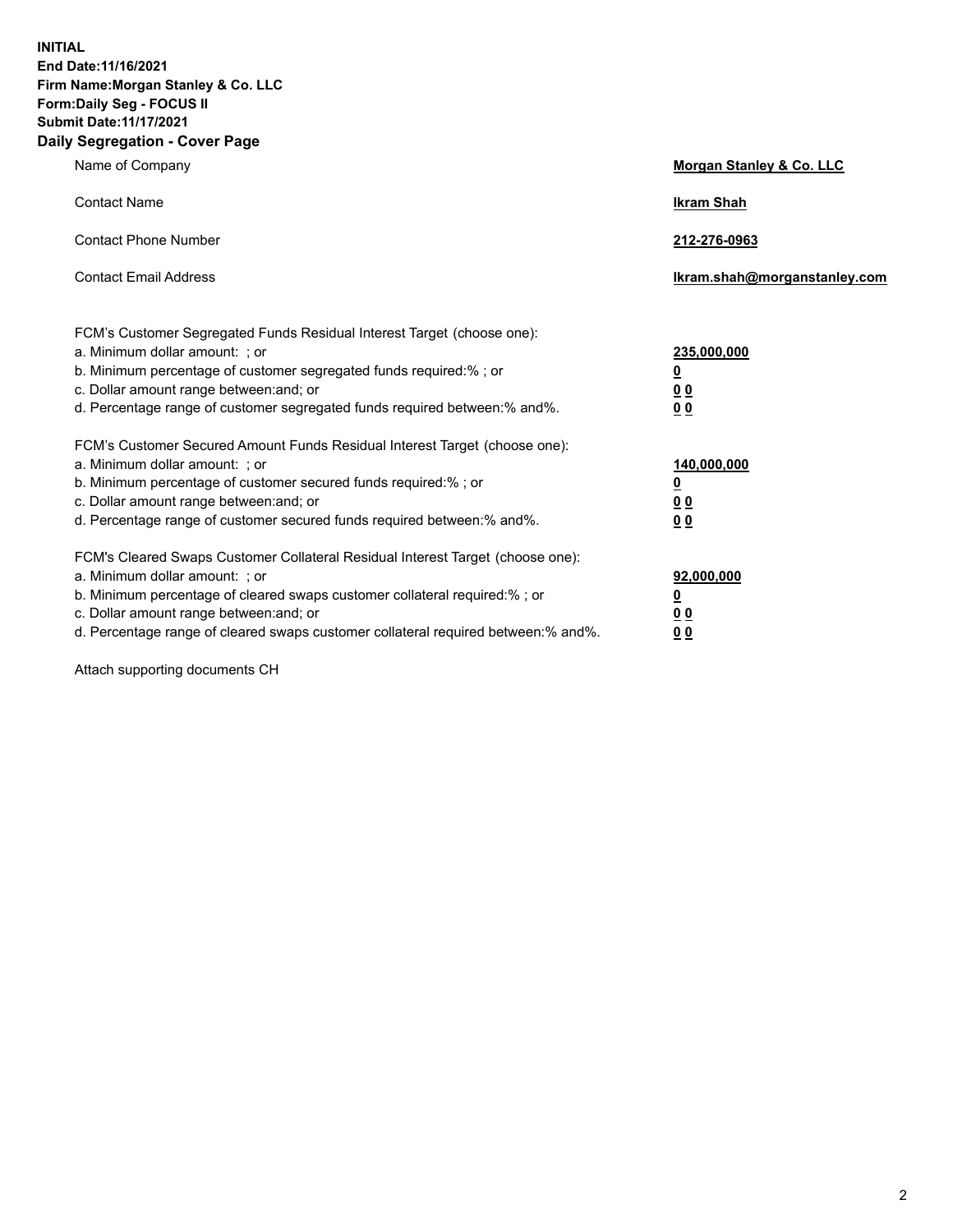## **INITIAL End Date:11/16/2021 Firm Name:Morgan Stanley & Co. LLC Form:Daily Seg - FOCUS II Submit Date:11/17/2021**

## **Daily Segregation - Secured Amounts**

Foreign Futures and Foreign Options Secured Amounts Amount required to be set aside pursuant to law, rule or regulation of a foreign government or a rule of a self-regulatory organization authorized thereunder 1. Net ledger balance - Foreign Futures and Foreign Option Trading - All Customers A. Cash **5,593,153,194** [7315] B. Securities (at market) **1,702,891,444** [7317] 2. Net unrealized profit (loss) in open futures contracts traded on a foreign board of trade **266,531,827** [7325] 3. Exchange traded options a. Market value of open option contracts purchased on a foreign board of trade **34,867,418** [7335] b. Market value of open contracts granted (sold) on a foreign board of trade **-19,200,910** [7337] 4. Net equity (deficit) (add lines 1. 2. and 3.) **7,578,242,973** [7345] 5. Account liquidating to a deficit and account with a debit balances - gross amount **18,766,625** [7351] Less: amount offset by customer owned securities **-15,970,904** [7352] **2,795,721** 6. Amount required to be set aside as the secured amount - Net Liquidating Equity Method (add lines 4 and 5) 7. Greater of amount required to be set aside pursuant to foreign jurisdiction (above) or line 6. FUNDS DEPOSITED IN SEPARATE REGULATION 30.7 ACCOUNTS 1. Cash in banks A. Banks located in the United States **548,803,674** [7500] B. Other banks qualified under Regulation 30.7 **414,411,922** [7520] **963,215,596** 2. Securities A. In safekeeping with banks located in the United States **377,373,539** [7540] B. In safekeeping with other banks qualified under Regulation 30.7 **68,265,288** [7560] **445,638,827** 3. Equities with registered futures commission merchants A. Cash **8,059,603** [7580] B. Securities **0** [7590] C. Unrealized gain (loss) on open futures contracts **9,105,976** [7600] D. Value of long option contracts **0** [7610] E. Value of short option contracts **0** [7615] **17,165,579** [7620] 4. Amounts held by clearing organizations of foreign boards of trade A. Cash **0** [7640]

B. Securities **0** [7650]

- C. Amount due to (from) clearing organization daily variation **0** [7660]
- D. Value of long option contracts **0** [7670]
- E. Value of short option contracts **0** [7675] **0** [7680]
- 5. Amounts held by members of foreign boards of trade
	-
	-
	- C. Unrealized gain (loss) on open futures contracts **257,425,850** [7720]
	- D. Value of long option contracts **34,867,418** [7730]
	-
- 6. Amounts with other depositories designated by a foreign board of trade **0** [7760]
- 7. Segregated funds on hand **0** [7765]
- 8. Total funds in separate section 30.7 accounts **7,796,018,947** [7770]
- 9. Excess (deficiency) Set Aside for Secured Amount (subtract line 7 Secured Statement Page 1 from Line 8)
- 10. Management Target Amount for Excess funds in separate section 30.7 accounts **140,000,000** [7780]
- 11. Excess (deficiency) funds in separate 30.7 accounts over (under) Management Target **74,980,253** [7785]

**0** [7305]

[7354] **7,581,038,694** [7355]

**7,581,038,694** [7360]

[7530]

[7570]

 A. Cash **4,839,653,969** [7700] B. Securities **1,257,252,618** [7710] E. Value of short option contracts **-19,200,910** [7735] **6,369,998,945** [7740] **214,980,253** [7380]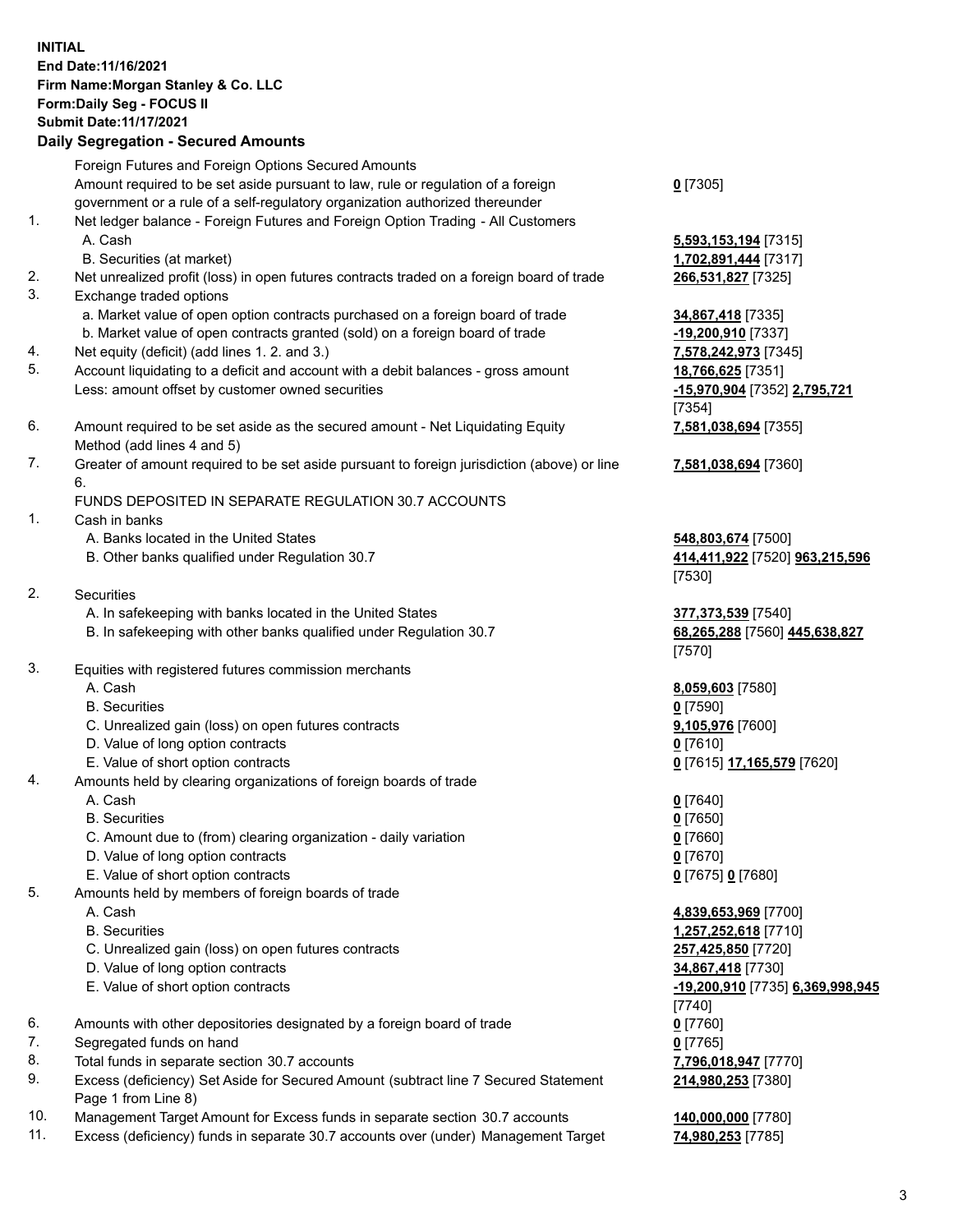**INITIAL End Date:11/16/2021 Firm Name:Morgan Stanley & Co. LLC Form:Daily Seg - FOCUS II Submit Date:11/17/2021 Daily Segregation - Segregation Statement** SEGREGATION REQUIREMENTS(Section 4d(2) of the CEAct) 1. Net ledger balance A. Cash **16,001,555,658** [7010] B. Securities (at market) **7,836,759,447** [7020] 2. Net unrealized profit (loss) in open futures contracts traded on a contract market **1,404,770,616** [7030] 3. Exchange traded options A. Add market value of open option contracts purchased on a contract market **1,555,019,434** [7032] B. Deduct market value of open option contracts granted (sold) on a contract market **-1,339,572,377** [7033] 4. Net equity (deficit) (add lines 1, 2 and 3) **25,458,532,778** [7040] 5. Accounts liquidating to a deficit and accounts with debit balances - gross amount **360,092,686** [7045] Less: amount offset by customer securities **-358,661,286** [7047] **1,431,400** [7050] 6. Amount required to be segregated (add lines 4 and 5) **25,459,964,178** [7060] FUNDS IN SEGREGATED ACCOUNTS 7. Deposited in segregated funds bank accounts A. Cash **2,443,787,211** [7070] B. Securities representing investments of customers' funds (at market) **0** [7080] C. Securities held for particular customers or option customers in lieu of cash (at market) **3,333,446,423** [7090] 8. Margins on deposit with derivatives clearing organizations of contract markets A. Cash **15,334,063,445** [7100] B. Securities representing investments of customers' funds (at market) **0** [7110] C. Securities held for particular customers or option customers in lieu of cash (at market) **4,347,180,010** [7120] 9. Net settlement from (to) derivatives clearing organizations of contract markets **6,910,254** [7130] 10. Exchange traded options A. Value of open long option contracts **1,555,019,434** [7132] B. Value of open short option contracts **-1,339,572,377** [7133] 11. Net equities with other FCMs A. Net liquidating equity **9,287,082** [7140] B. Securities representing investments of customers' funds (at market) **0** [7160] C. Securities held for particular customers or option customers in lieu of cash (at market) **0** [7170] 12. Segregated funds on hand **156,133,014** [7150] 13. Total amount in segregation (add lines 7 through 12) **25,846,254,496** [7180] 14. Excess (deficiency) funds in segregation (subtract line 6 from line 13) **386,290,318** [7190]

- 15. Management Target Amount for Excess funds in segregation **235,000,000** [7194]
- 16. Excess (deficiency) funds in segregation over (under) Management Target Amount Excess

**151,290,318** [7198]